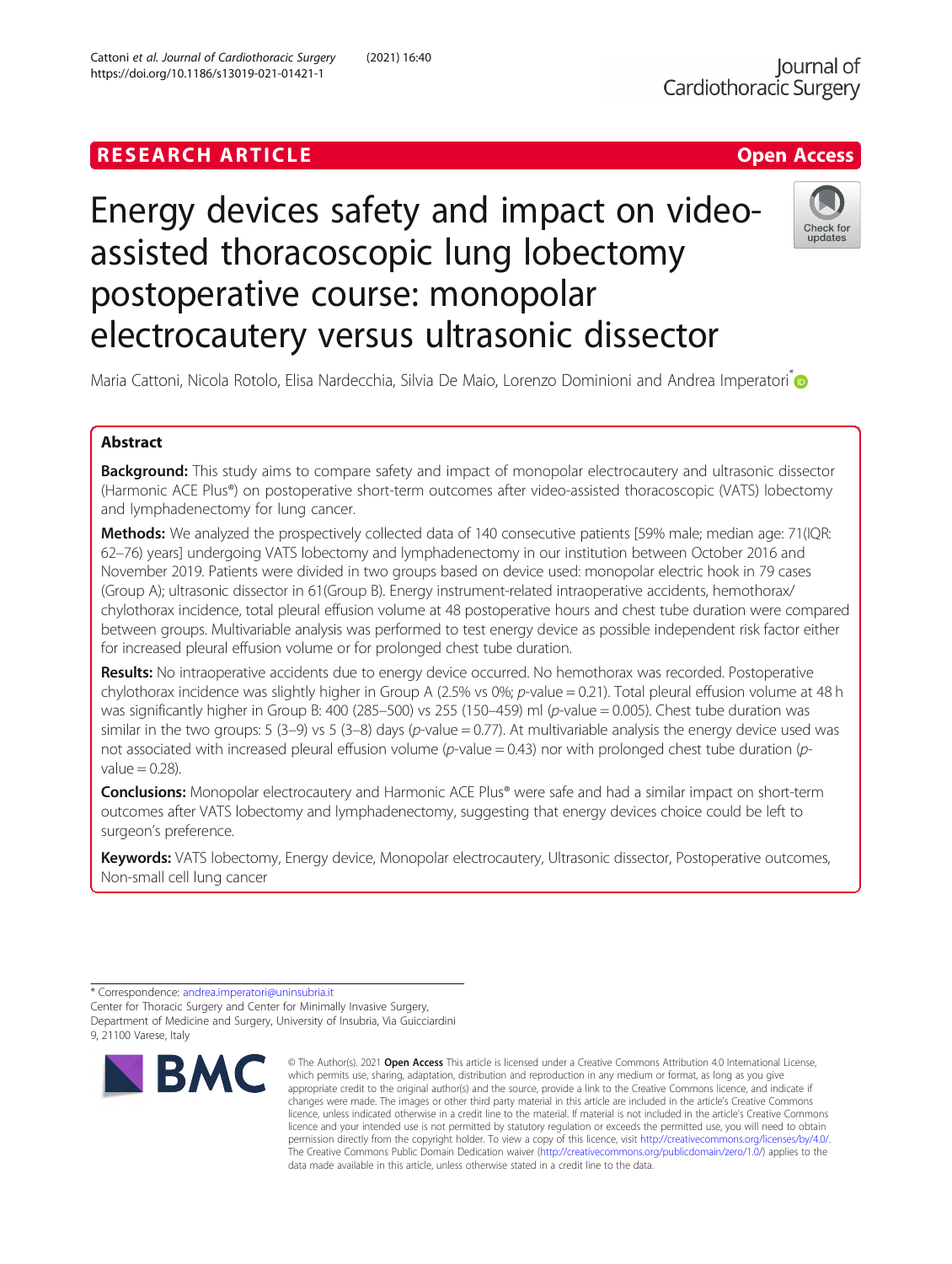#### Background

In thoracic surgery, the introduction over the last two decades of a variety of energy devices together with endoscopic staplers has allowed to perform major videoassisted thoracoscopic (VATS) procedures under safe conditions and has increased the number of surgical interventions performed by mini-invasive approach.

Focusing on VATS lung lobectomy and lymphadenectomy, energy tools such as electric hook (monopolar energy), Harmonic ACE Plus® (ultrasound energy), LigaSure™ (bipolar energy), Enseal® (bipolar energy) and Thunderbeat® (ultrasound energy+ bipolar energy) are commonly used during pleural adhesiolysis, hilar dissection, small vessel sealing and lymph node removal  $[1–10]$  $[1–10]$  $[1–10]$ . However, to date the available information is insufficient to establish the superiority of any of these devices in enhancing the postoperative course after this type of procedure  $[4-6]$  $[4-6]$  $[4-6]$  $[4-6]$ . To our best knowledge, no study has directly compared the effect of traditional monopolar electric tools and of advanced ultrasonic dissectors on patients' course after VATS major lung resections.

This study aims to compare surgical monopolar electric hook vs Harmonic ACE Plus® in terms of safety and impact on short-term postoperative outcomes after VATS lobectomy and lymph node dissection for nonsmall cell lung cancer.

#### Methods

We analyzed the prospectively collected data of consecutive patients who underwent VATS lung lobectomy and lymphadenectomy in our center from October 1st 2016 to November 30th 2019. We excluded: patients with benign disease or lung metastases; those requiring conversion to thoracotomy; those undergoing extended resection to chest wall, mediastinum or another lung lobe and those requiring the use of both monopolar electric hook and Harmonic ACE Plus<sup>®</sup> energy device.

This study was approved by our University Hospital Ethic Committee and individual patient consent was obtained for each case.

All lung lobectomies and lymph node dissections were performed using a standardized three-port anterior approach [[11](#page-6-0)]. Three experienced surgeons who had completed the learning curve for VATS lobectomy and lymphadenectomy carried out all surgeries as first operator. A 28 French chest tube was left in place after surgery until no air-leak was observed and effusion quantity was ≤250 ml/day. Postoperatively all patients were managed according to our protocol: perioperative respiratory physiotherapy; epidural analgesia/paravertebral block in association with non-steroid analgesics; heparin antithrombotic prophylaxis; intravenous fluid restriction; early oral feeding; early urinary catheter removal, early ambulation.

For each patient we collected the following data: age, gender, body mass index (BMI), smoking habit, forced expiratory volume in 1 s ( $FEV<sub>1</sub>$ ), comorbidities, type of lobectomy, pleural adhesiolysis, surgery duration, tumor size, tumor histology and pathological stage according to the 8th edition TNM staging system, number of dissected lymph nodes, total pleural effusion volume during the first 48 postoperative hours, postoperative chest tube stay, postoperative length of stay, 30-day postoperative complications and cost of instruments used during surgery (energy devices, staplers, cartridges, clips).

Patients were divided in two groups based on the device used for tissue dissection: the electric hook (Group A) or the Harmonic ACE Plus<sup>®</sup> (Group B). Use of either instrument was left up to surgeon's preference after intraoperative case evaluation; surgeons did not routinely use the same type of energy device.

Primary outcome was to assess and compare the safety of electric hook and Harmonic ACE Plus<sup>®</sup> during the surgical procedure. Secondary endpoint was to compare the impact of these instruments on postoperative course, using as benchmarks: postoperative hemo/chylothorax incidence, pleural effusion volume during the first 48 postoperative hours and postoperative chest tube duration.

Univariable and multivariable analyses were performed in order to test the energy device as possible independent risk factor for increased pleural effusion volume during the first 48 postoperative hours and for prolonged postoperative chest tube duration. Factors analyzed were age, gender, BMI, cardiac comorbidities, pleural adhesiolysis, type of resection (upper/middle lobe lobectomy vs lower lobe lobectomy), tumor characteristics (size and histology), number of resected lymph nodes, energy device used (Harmonic ACE Plus® versus electric hook), surgery duration, postoperative persistent air-leak (> 5 days after surgery).

To limit the influence of possible confounding factors on final results, a propensity matched analysis was performed using the following parameters for matching: gender, site of resection, surgeon. Primary and secondary outcomes were analyzed and compared in the matched cohort.

Continuous data were reported as median with interquartile range (IQR) and compared using T-test for normally distributed data and Mann–Whitney U test for non-normally distributed data. Categorical and count data were presented as frequencies and percentages and compared using Chi-square test or Fisher's exact test if any expected frequency was less than 5. Univariable and multivariable analyses were performed by binary logistic regression, using as dependent variable cut-off value its overall median value. Multivariable analysis included only those variables that were statistically significant in univariate analysis. A  $p$ -value < 0.05 was considered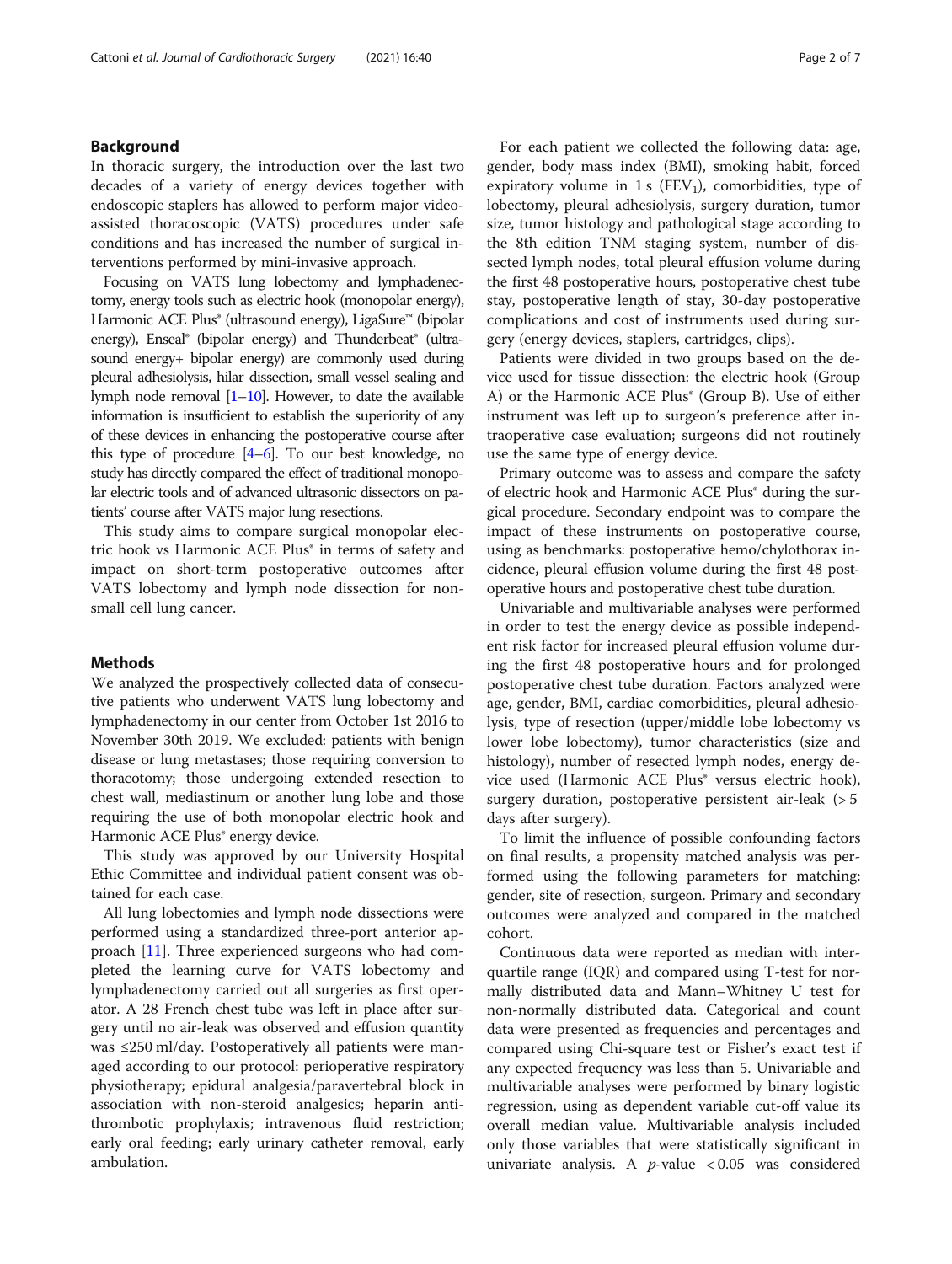significant. Statistical analysis was performed using SPSS 24.0 software (IBM Corp, Armonk, NY, USA).

#### Results

During the study period 206 patients underwent lung lobectomy in our center. Of these, 66 patients were excluded from study: 44 patients were approached by thoracotomy, 10 underwent surgery for inflammatory disease or lung metastases, 7 required conversion from VATS to thoracotomy (4, intraoperative bleeding unrelated to energy devices; 2, locally advanced disease; 1, lung failure to collapse) and in 5 cases surgeon used both devices.

Thus, 140 patients undergoing VATS lung lobectomy and lymphadenectomy for non-small cell lung cancer were left for statistical analysis. Tissue and lymph nodes dissection were performed by electric hook in 79 cases (Group A) and by Harmonic ACE Plus® in 61 (Group B).

Patients' clinical, surgical and pathological data are listed and compared between Group A and Group B in Table 1.

Focusing on our primary outcome, no intraoperative complications due to energy device were recorded in both groups.

Surgical procedure lasted longer in Group B than in Group A: 216 (IQR: 193–265) vs 180 (IQR: 163–221) minutes, respectively ( $p$ -value < 0.001). The costs of instruments used during surgery was significantly higher in Group B than in Group A [2063.60 (IQR: 1775,07- 2352,13) vs 2390.49 (IQR: 2137,34-2636.93) €, respectively (p-value< 0.001)], with no difference in terms of number of staplers and cartridges used.

Overall 30-day mortality was 0.7%: 1 patient in Group A died of pulmonary embolism on postoperative day 15. However, the 30-day mortality difference between the two groups was not statistically different (Group A vs Group B: 1.3% vs 0%;  $p$ -value = 1.00).

Overall 30-day morbidity was 35% (49/140), with 5.7% (8/140) patients presenting more than one complication. During postoperative stay, 30/140 (21%) patients developed persistent air leak (> 5 days), 10 (7%) pneumonia, 11 (8%) atrial fibrillation, 2 (1%) chylothorax, 1 empyema  $(< 1\%)$ , 1 transient dysphonia  $(< 1\%)$  and 1 abdominal

| Table 1 Patients' characteristics: comparison between group A (monopolar electric hook) and group B (harmonic ACE plus®) |  |  |  |
|--------------------------------------------------------------------------------------------------------------------------|--|--|--|
|--------------------------------------------------------------------------------------------------------------------------|--|--|--|

| <b>Patients' characteristics</b>               | <b>Group A</b><br>$(n = 79)$ | Group B<br>$(n = 61)$ | p-value |
|------------------------------------------------|------------------------------|-----------------------|---------|
| Age, median (IQR) years                        | $69(62 - 75)$                | 72 (64-76)            | 0.56    |
| Male, n (%)                                    | 41 (52)                      | 42 (69)               | 0.043   |
| BMI, median (IQR) kg/m <sup>2</sup>            | $25(22-28)$                  | 26 (24-29)            | 0.58    |
| Current or former smoker, n (%)                | 58 (73)                      | 47 (77)               | 0.62    |
| FEV <sub>1</sub> , median (IQR) % of predicted | 99 (83-112)                  | 106 (90-119)          | 0.16    |
| COPD, n (%)                                    | 15 (19)                      | 15(25)                | 0.42    |
| Cardiac comorbidity, n (%)                     | 24 (30)                      | 14(23)                | 0.33    |
| Diabetes, n (%)                                | 11(14)                       | 11(18)                | 0.51    |
| Previous malignancy, n (%)                     | 29 (37)                      | 17(28)                | 0.27    |
| Pleural adhesiolysis, n (%)                    | 21(31)                       | 19(37)                | 0.51    |
| Lower lobe lobectomy, n (%)                    | 22 (28)                      | 31 (51)               | 0.005   |
| Number of excised lymph nodes, median (IQR)    | $8(6-11)$                    | $9(5-13)$             | 0.20    |
| Intraoperative blood loss ≥100 ml, n (%)       | 15(23)                       | 14(33)                | 0.26    |
| Tumor size, median (IQR) cm                    | $1.8(1.5-2.8)$               | $1.9(1.5-3.0)$        | 0.76    |
| Tumor histology, n (%)                         |                              |                       | 0.76    |
| Adenocarcinoma                                 | 52 (66)                      | 45 (74)               |         |
| Squamous cell carcinoma                        | 12(15)                       | 9(15)                 |         |
| Neuroendocrine tumor                           | 12(15)                       | 5(8)                  |         |
| Other histologies                              | 3(4)                         | 2(3)                  |         |
| Pathological stage, n (%)                      |                              |                       | 0.80    |
|                                                | 60 (76)                      | 49 (80)               |         |
| $\begin{array}{c} \hline \end{array}$          | 15 (19)                      | 8(13)                 |         |
| Ш                                              | 4(5)                         | 4(7)                  |         |

BMI body mass index, COPD chronic obstructive pulmonary disease, FEV<sub>1</sub> forced expiratory volume in 1 s, IQR interquartile range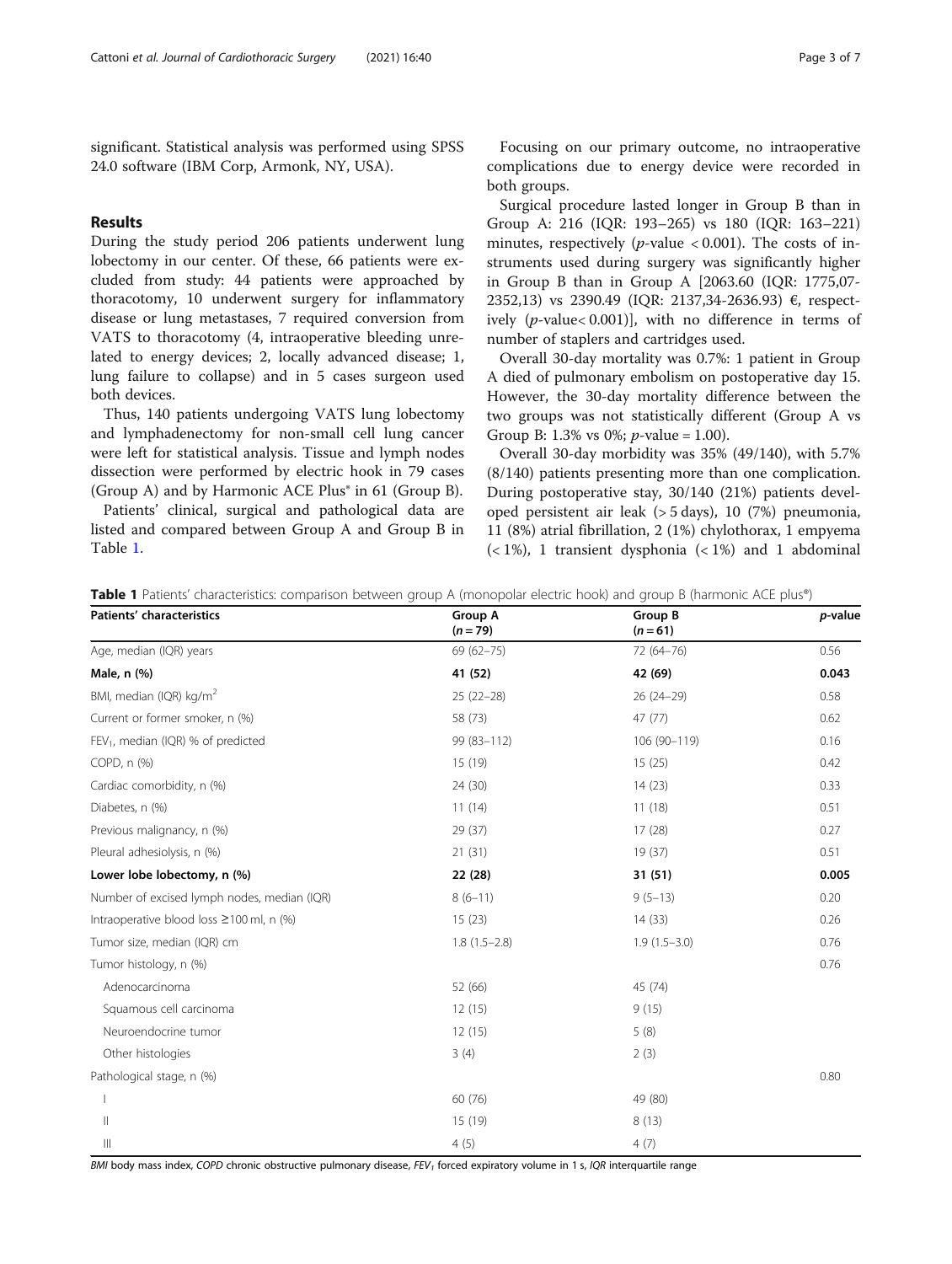aortic occlusion (< 1%). No difference was detected comparing 30-day postoperative morbidity between Group A and Group B (32% vs 39% respectively;  $p$ -value = 0.34). Notably, the incidence of postoperative prolonged airleak was similar in the two groups (23% vs 25%, respectively,  $p$ -value = 0.42).

Regarding secondary outcomes benchmarks, no postoperative hemothorax was reported in both groups. Chylothorax incidence was slightly higher in Group A (2.5% vs 0% Group B;  $p$ -value = 0.21).

Pleural effusion volume during the first 48 postoperative hours was significantly lower in Group A than in Group B: 255 (IQR: 150–459) vs 400 (IQR: 285–500) ml, respectively;  $p$ -value = 0.005. However, chest tube duration was similar in the two groups: 5 (IQR: 3–9) vs 5 (IQR: 3–8) days, respectively;  $p$ -value = 0.77. Likewise, there was no difference in terms of postoperative length of stay between Group A and Group B: 7 (IQR: 5–10) vs 7 (IOR:  $5-10$ ) days; *p*-value = 0.61.

At multivariable analysis, the type of energy device was not independently associated with increased total pleural effusion volume at 48 postoperative hours (Table 2), nor with prolonged postoperative chest tube duration (Table [3\)](#page-4-0).

A total of 140 patients were eligible for propensity score matching analysis. The matched sample included 56 patients: 28 from Group A and 28 from Group B. No difference in terms of primary and secondary outcomes was detected in the matched cohort, as shown in Table [4.](#page-4-0)

#### **Discussion**

We focused on comparing the traditional monopolar electric hook and the advanced ultrasonic Harmonic ACE Plus<sup>®</sup> dissector for VATS lung lobectomy and lymphadenectomy for non-small cell lung cancer, in terms of intraoperative safety and patients' postoperative course.

In our cohort no intraoperative complication due to energy devices was recorded, confirming the rarity of these injuries (1–2 cases per 1000 surgical procedures) [[12\]](#page-6-0). Thermal burn is the most common cause of instrument-related injury and death during surgery and it is correlated with the device lateral thermal spread [[13](#page-6-0)–[17](#page-6-0)]. Monopolar electrocautery is generally associated with greater heat spread when compared to the advanced energy devices [\[13](#page-6-0)–[17\]](#page-6-0). However, in our cohort no clinically relevant lesions to nerves or vessels occurred during surgery either using the monopolar electrocautery or the ultrasonic dissector. This suggests that surgeon awareness of energy device technology, application and common injury patterns, and the use of protected-tip cautery, may minimize complications related to energy-based instruments application for VATS lobectomy and lymphadenectomy [[14,](#page-6-0) [16\]](#page-6-0).

Postoperatively, no statistically significant difference of chylothorax incidence, chest tube duration and length of stay was detected between electric hook and Harmonic ACE Plus®, despite the increased postoperative pleural drainage in the ultrasonic dissector group that was not confirmed in the matched cohort. Moreover, energy device was not recognized as an independent risk factor of increased postoperative pleural effusion volume, and of prolonged chest tube duration.

Lack of significant differences in postoperative chylothorax and hemothorax incidence between monopolar electrocautery and ultrasonic dissector are consistent with results reported in the literature. Martucci et al., in their prospective randomized study of 119 patients undergoing open lung lobectomy and lymphadenectomy

Table 2 Risk factors for increased (> 320 ml) pleural effusion volume during the first 48 postoperative hours

| <b>Risk factors</b>                           | Univariable analysis<br><b>HR (95%CI)</b> | Multivariable analysis |                     |         |
|-----------------------------------------------|-------------------------------------------|------------------------|---------------------|---------|
|                                               |                                           | <i>p</i> -value        | <b>HR (95%CI)</b>   | p-value |
| Age (continuous)                              | $1.00(0.97 - 1.04)$                       | 0.89                   | $\qquad \qquad -$   |         |
| Gender (male vs female)                       | 2.47 (1.22-4.99)                          | 0.012                  | $1.62(0.74 - 3.57)$ | 0.23    |
| BMI (continuous)                              | $0.98(0.91 - 1.06)$                       | 0.62                   |                     |         |
| Cardiac comorbidities (none vs yes)           | $1.72(0.80 - 3.70)$                       | 0.16                   |                     |         |
| Pleural adhesiolysis (none vs yes)            | $1.22(0.57 - 2.61)$                       | 0.61                   | $\equiv$            |         |
| Site of resection (upper/middle vs lower)     | 3.95 (1.90-8.25)                          | < 0.001                | 3.10 (1.42-6.78)    | 0.004   |
| Tumor size (continuous)                       | $0.99(0.77 - 1.28)$                       | 0.96                   |                     |         |
| Tumor histology (adenocarcinoma vs others)    | $1.17(0.57 - 2.42)$                       | 0.67                   |                     |         |
| N° of resected lymph nodes (continuous)       | $1.04(0.97 - 1.12)$                       | 0.23                   |                     |         |
| Energy device (ultrasonic vs monopolar)       | $0.39(0.20 - 0.79)$                       | 0.008                  | $0.73(0.33 - 1.61)$ | 0.43    |
| Surgery duration (continuous)                 | $1.01(1.01-1.02)$                         | < 0.001                | $1.01(1.00-1.02)$   | 0.024   |
| Postoperative air-leak > 5 days (none vs yes) | 1.44 (0.64-3.25)                          | 0.39                   |                     |         |

BMI body mass index, CI confidence interval, HR hazard ratio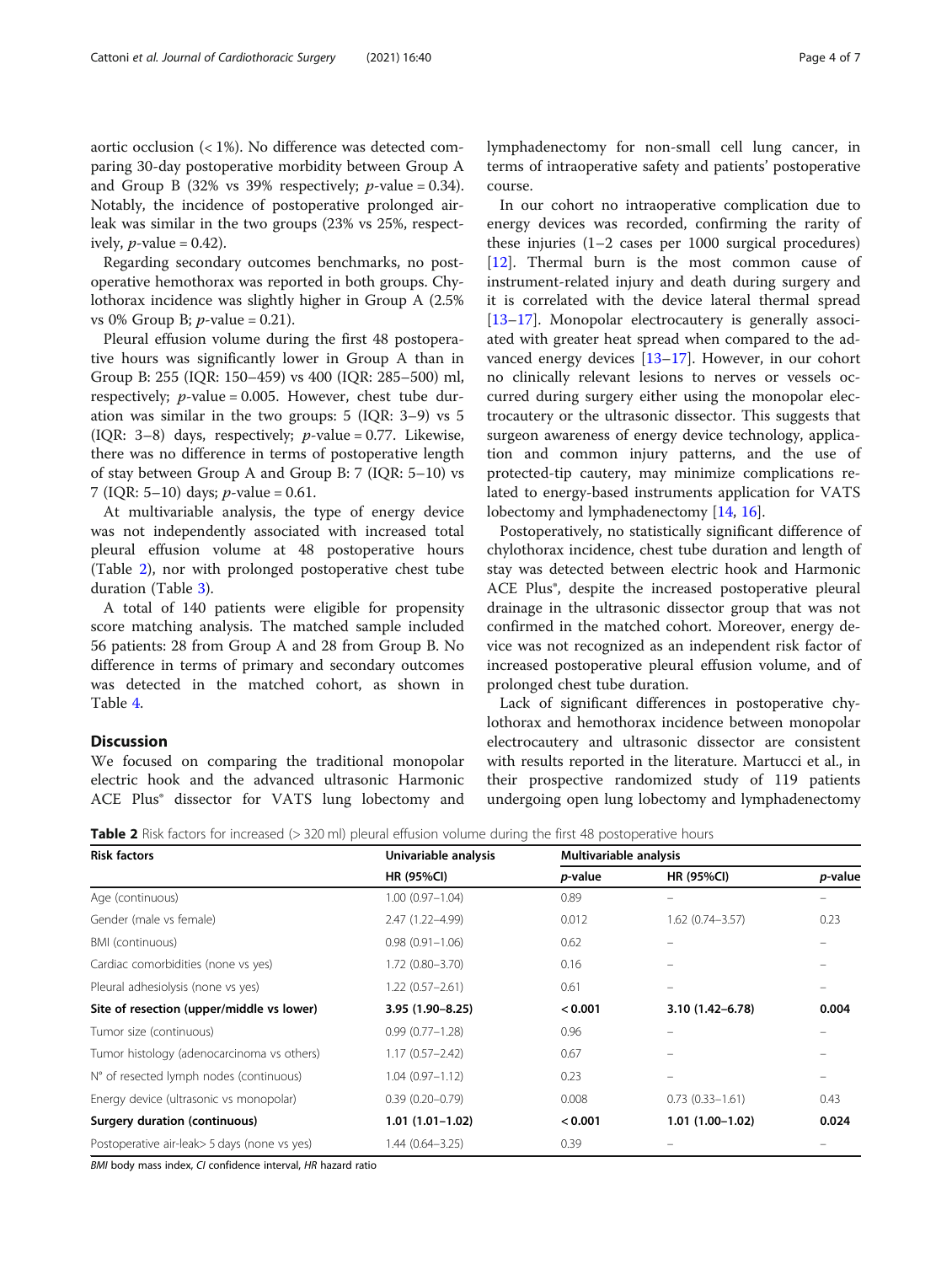| <b>Risk factors</b>                        | Univariable analysis<br><b>HR (95%CI)</b> | Multivariable analysis |                     |         |
|--------------------------------------------|-------------------------------------------|------------------------|---------------------|---------|
|                                            |                                           | p-value                | <b>HR (95%CI)</b>   | p-value |
| Age (continuous)                           | $1.04(1.00 - 1.08)$                       | 0.033                  | $1.03(1.00 - 1.07)$ | 0.07    |
| Gender (male vs female)                    | $2.67(1.33 - 5.34)$                       | 0.006                  | $2.47(1.22 - 5.01)$ | 0.012   |
| BMI (continuous)                           | $0.94(0.87 - 1.02)$                       | 0.13                   | $\equiv$            |         |
| Cardiac comorbidities (none vs yes)        | $1.14(0.54 - 2.41)$                       | 0.73                   |                     |         |
| Pleural adhesiolysis (none vs yes)         | 1.84 (0.85-4.00)                          | 0.12                   |                     |         |
| Site of resection (upper/middle vs lower)  | $1.63(0.82 - 3.26)$                       | 0.17                   |                     |         |
| Tumor size (continuous)                    | $1.14(0.87 - 1.49)$                       | 0.35                   |                     |         |
| Tumor histology (adenocarcinoma vs others) | 1.80 (0.86-3.75)                          | 0.12                   |                     |         |
| N° of resected lymph nodes (continuous)    | $1.00(0.93 - 1.07)$                       | 0.89                   |                     |         |
| Energy device (ultrasonic vs monopolar)    | $1.03(0.53 - 2.01)$                       | 0.93                   | $1.52(0.71 - 3.24)$ | 0.28    |
| Surgery duration (continuous)              | $1.01(1.00 - 1.01)$                       | 0.039                  | $1.00(1.00 - 1.01)$ | 0.22    |

#### <span id="page-4-0"></span>Table 3 Risk factors for prolonged (> 4 days) postoperative chest tube duration

BMI body mass index, CI confidence interval, HR hazard ration

observed a similar postoperative chylothorax rate using the conventional electrocautery or the Ligasure<sup>™</sup> (1.61%) vs 1.75%,  $p$ -value = 1.00) [[10\]](#page-6-0). Likewise, Yoshida et al. in their retrospective cohort of 112 patients did not detect any significant difference in terms of chylothorax incidence when small vessels division and lymph node dissection were performed by manual ligature and conventional electrocautery or by Ligasure™ (1.8% vs 0%;  $p$ -value = 1.00) [[4\]](#page-5-0). However, in our study and in that of Yoshida et al., chylothorax rate was slightly higher after using blunt instruments and electrocautery than with the vascular-sealing device. These results could be explained by the mechanical principles underlying the two techniques. In contrast to electrocautery sealing by heat coagulation only, the Harmonic ACE Plus® combines heating and instrument blades mechanical pressure, fusing vessels walls and producing a permanent seal for vessels up to 5 mm [[3](#page-5-0)–[8](#page-6-0), [14](#page-6-0), [16,](#page-6-0) [18](#page-6-0), [19\]](#page-6-0). This sealing ability should prevent any oozing or lymphatic leak. However, the low incidence of chylothorax and the absence of statistically significant difference between the two groups suggest that careful use of electric hook can

also lead to satisfying results in terms of lymphatic leakage control.

In our series the total amount of pleural effusion volume collected at 48 h after surgery was significantly higher after using the ultrasonic than the monopolar dissector. This result is in contrast with previous literature reports. Toishi et al., in their randomized study including 58 patients undergoing VATS lung lobectomy and lymph node dissection, reported significantly higher postoperative drainage volume when blunt dissection, manual ligature and/or electrocautery were preferred to vessels-sealing devices (Harmonic ACE Plus®, LigaSure™ and Enseal<sup>®</sup>) (613 ± 320 vs 437 ± 213 ml at 48 h; *p*-value = 0.0358) [[5\]](#page-6-0). Similar results were reported by Yoshida et al. comparing conventional tissue dissection and vascular ligation to the use of LigaSure™ (postoperative drainage at 72 h: 705.3 ± 339.3 vs  $533.8 \pm 264.8$  ml; pvalue< 0.05) [\[4](#page-5-0)]. In our study, the concurrence of other variables may explain the increased postoperative pleural effusion production with the Harmonic ACE Plus®. In fact, the multivariable analysis identified lower lung lobectomies and increased surgery duration, but not energy

Table 4 Energy devices safety and impact on postoperative course in the matched cohort of 56 patients

| <b>Outcomes measures</b>                                                         | <b>Group A</b><br>$(n = 28)$ | Group B<br>$(n = 28)$ | p-value |
|----------------------------------------------------------------------------------|------------------------------|-----------------------|---------|
| Intraoperative device related accident, n (%)                                    | 0(0)                         | 0(0)                  | 1.00    |
| Surgery duration, median (IQR) minutes                                           | 199 (179-242)                | 214 (187-241)         | 0.73    |
| Postoperative hemothorax, n (%)                                                  | 0(0)                         | 0(0)                  | 1.00    |
| Postoperative chylothorax, n (%)                                                 | 1(3)                         | 0(0)                  | 1.00    |
| Pleural effusion volume during the first 48 postoperative hours, median (IQR) ml | 308 (170-501)                | 350 (268-485)         | 0.45    |
| Chest tube duration, median (IQR) days                                           | $4(3-7)$                     | $5(3-8)$              | 0.46    |
| Postoperative length of stay, median (IQR) days                                  | $7(6-9)$                     | $8(6-10)$             | 0.77    |
|                                                                                  |                              |                       |         |

IQR interquartile range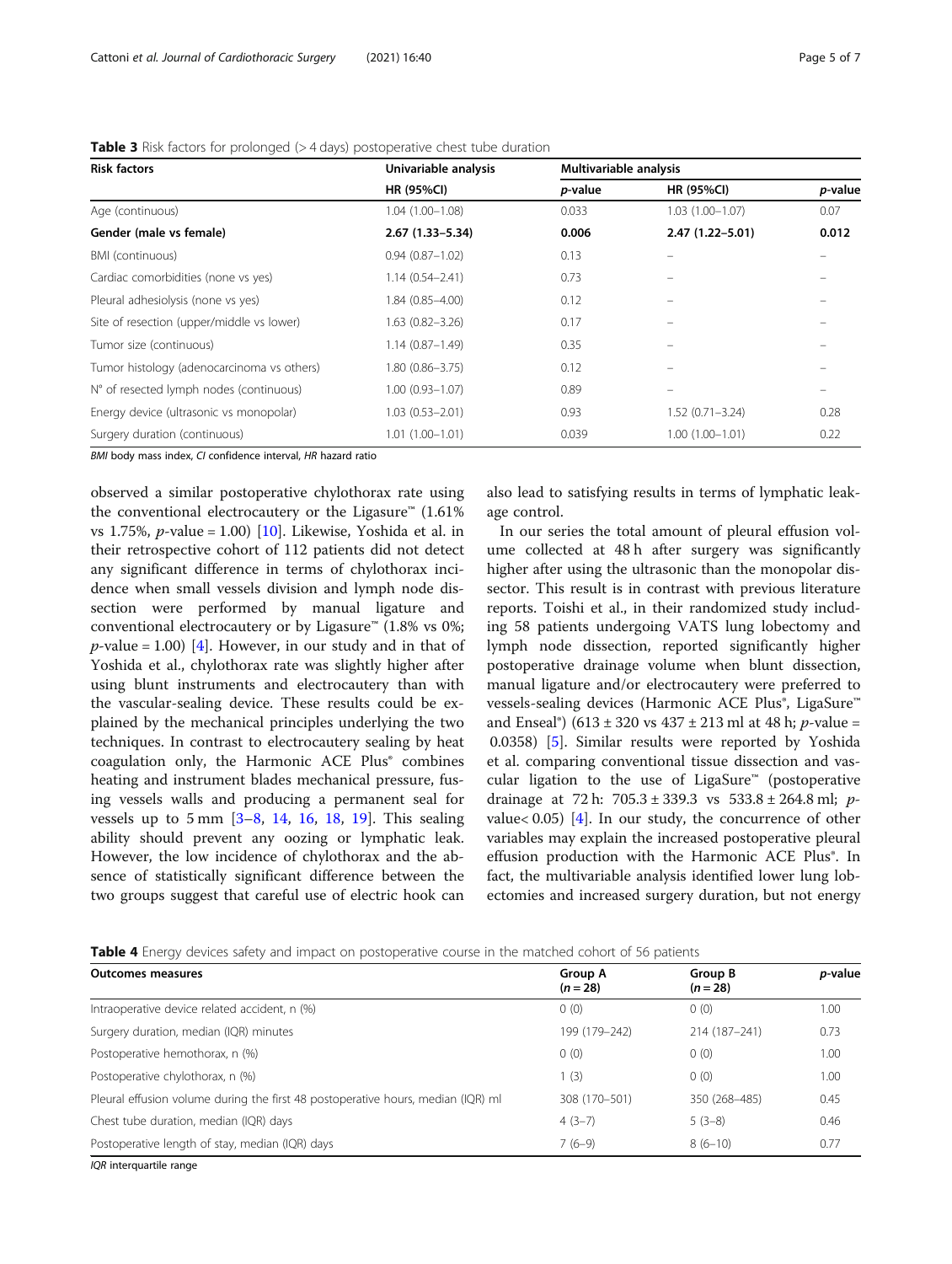<span id="page-5-0"></span>device as risk factors for increased pleural effusion volume at 48 h after surgery. Moreover, after matching patients by gender, site of resection and surgeon, these differences were annulled.

Regarding chest tube duration, no differences were detected between electric hook and Harmonic ACE Plus® in our study, even when energy device variable was adjusted for other possible risk factors for late chest tube removal at multivariable analysis. Thus, beside the two cases of chylothorax in monopolar electrocautery group and the larger amount of postoperative pleural drainage in Harmonic ACE Plus® group, the use of one or the other instrument revealed a similar impact on postoperative chest tube duration. These findings are supported by the report of Schuchert et al., who did not observe any differences in terms of postoperative outcomes when Ligasure™ was used in 211 open and VATS anatomical lung resections [[9\]](#page-6-0). No difference in chest tube removal timing has also been reported by Martucci et al. [\[10](#page-6-0)]. Conversely, Toishi et al. and Yoshida et al. reported earlier chest tube removal when vessel-sealing devices were used  $[4, 5]$  $[4, 5]$  $[4, 5]$ . These differences could also be explained by the fact that vessel-sealing devices were not the same in the mentioned studies  $[4, 5, 9, 10]$  $[4, 5, 9, 10]$  $[4, 5, 9, 10]$  $[4, 5, 9, 10]$  $[4, 5, 9, 10]$  $[4, 5, 9, 10]$  $[4, 5, 9, 10]$ . Data about postoperative prolonged air-leak, a relevant factor of delayed chest tube removal, were not reported [4, [5](#page-6-0)].

Surgical procedures lasted longer in the Harmonic ACE Plus® group of our series, while previous studies did not observe any differences in the length of surgery using vessel-sealing instruments  $[4, 5]$  $[4, 5]$ . Considering these observations and our long-term favorable experience with Harmonic ACE Plus<sup>®</sup>, longer duration of surgery in the ultrasonic dissector group was probably not due to the device itself but to the higher (almost double) proportion of lower lung lobectomies performed using this device type  $(p$ -value = 0.005); no difference of surgery duration was detected in the matched cohort.

Finally, in terms of costs, Harmonic ACE Plus<sup>®</sup> is not reusable and is more expensive than the electric hook, which is also reusable; cost is about fourfold  $($   $\sim$  130 vs 500 Euros) in our institution. Thus, in the absence of documented Harmonic ACE Plus® greater impact on the surgical procedure and on postoperative short-term outcomes, electric hook may be preferred with the aim of saving direct cost of the energy device. However, ultrasonic device sealing ability could reduce the use of endoscopic staplers and ligating clips, that are also costly, and may impact on overall surgical costs [[9,](#page-6-0) [14,](#page-6-0) [16,](#page-6-0) [18](#page-6-0), [20](#page-6-0)].

This study has several limitations. First, it is an observational study with the choice of electric hook or Harmonic ACE Plus<sup>®</sup> left to surgeon's preference. Nevertheless, we performed multivariable analysis and propensity score matching analysis to partly overcome the lack of randomization. Second, we did not analyze

the Harmonic ACE Plus® performance in sealing small vessels up to 5 mm, because surgeons in our team preferred to employ endoscopic staplers or clips to close vessels not suitable for coagulation. A strength of this observational study is the evaluation and comparison of electric hook and Harmonic ACE Plus® performance in the real-world daily practice of VATS major lung

#### Conclusions

resections.

In the present observational study the use of either surgical monopolar electric hook or ultrasonic Harmonic ACE Plus® dissector for adhesiolysis, hilar dissection and lymphadenectomy during VATS lobectomy was safe and did not influence postoperative pleural effusion production and chest tube duration. Further randomized and larger studies are needed in order to confirm our results.

#### Abbreviations

BMI: Body mass index; CI: Confidence interval; COPD: Chronic obstructive pulmonary disease; FEV<sub>1</sub>: Forced expiratory volume in 1 s; HR: Hazard ratio; IQR: Interquartile range; VATS: Video-assisted thoracoscopic surgery

#### Acknowledgements

none

#### Authors' contributions

AI, LD designed the study. EN, MC, SD collected the data. MC, NR analyzed and interpreted the data. MC, LD, AI, NR wrote and revised the manuscript. All authors read and approved the final manuscript.

#### Funding none

#### Availability of data and materials

The datasets used and analyzed during the current study are available from the corresponding author on reasonable request.

#### **Declarations**

#### Ethics approval and consent to participate

This study was approved by our University Hospital Ethic Committee and individual patient consent was obtained for each case.

#### Consent for publication

not applicable

#### Competing interests

The authors declare that they have no competing interests.

#### Received: 30 October 2020 Accepted: 11 March 2021 Published online: 20 March 2021

#### References

- 1. Goudie E, Tahiri M, Liberman M. Present and future application of energy devices in thoracic surgery. Thorac Surg Clin. 2016;26(2):229–36. [https://doi.](https://doi.org/10.1016/j.thorsurg.2015.12.010) [org/10.1016/j.thorsurg.2015.12.010.](https://doi.org/10.1016/j.thorsurg.2015.12.010)
- 2. Gonzalez-Rivas D. Total anatomic vascular dissection for lobectomy by using only energy devices. J Vis Surg. 2015;1:8.
- 3. White A, Kucukak S, Lee DN, Swanson SJ. Energy-based ligation of pulmonary vessels: a six-year experience with ultrasonic shears in videoassisted thoracoscopic lobectomy and segmentectomy. Ann Thorac Surg. 2016;101(4):1334–7. [https://doi.org/10.1016/j.athoracsur.2015.10.070.](https://doi.org/10.1016/j.athoracsur.2015.10.070)
- 4. Yoshida K, Toishi M, Eguchi T, Saito G, Shiina T, Kondo A, et al. Feasibility of using a vessel sealing system in a human pulmonary lobectomy: a retrospective comparison of this procedure with or without a vessel sealing